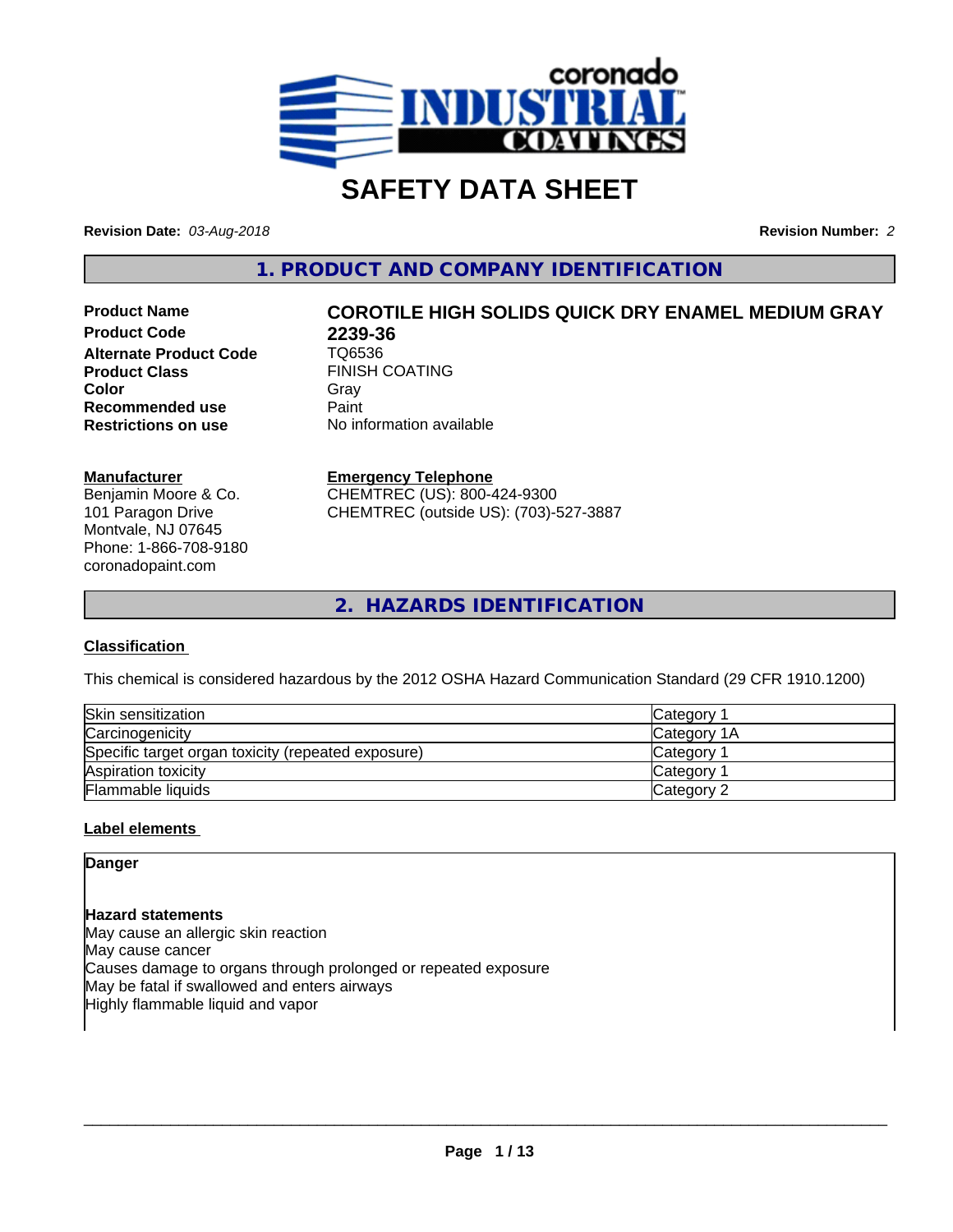## 2239-36 - **COROTILE HIGH SOLIDS QUICK DRY ENAMEL MEDIUM GRAY**



**Appearance** liquid

**Odor** solvent

## **Precautionary Statements - Prevention**

Obtain special instructions before use Do not handle until all safety precautions have been read and understood Use personal protective equipment as required Contaminated work clothing should not be allowed out of the workplace Wear protective gloves Do not breathe dust/fume/gas/mist/vapors/spray Wash face, hands and any exposed skin thoroughly after handling Do not eat, drink or smoke when using this product Keep away from heat, hot surfaces, sparks, open flames and other ignition sources. No smoking Keep container tightly closed Ground/bond container and receiving equipment Use explosion-proof electrical/ventilating/lighting/equipment Use only non-sparking tools Take precautionary measures against static discharge

## **Precautionary Statements - Response**

IF exposed or concerned: Get medical advice/attention **Skin** If skin irritation or rash occurs: Get medical advice/attention Wash contaminated clothing before reuse IF ON SKIN (or hair): Remove/Take off immediately all contaminated clothing. Rinse skin with water/shower **Ingestion** IF SWALLOWED: Immediately call a POISON CENTER or doctor/physician Do NOT induce vomiting **Fire** In case of fire: Use CO2, dry chemical, or foam for extinction

## **Precautionary Statements - Storage**

Store locked up Store in a well-ventilated place. Keep cool

## **Precautionary Statements - Disposal**

Dispose of contents/container to an approved waste disposal plant

## **Hazards not otherwise classified (HNOC)**

Rags, steel wool or waste soaked with this product may spontaneously catch fire if improperly discarded

## **Other information**

No information available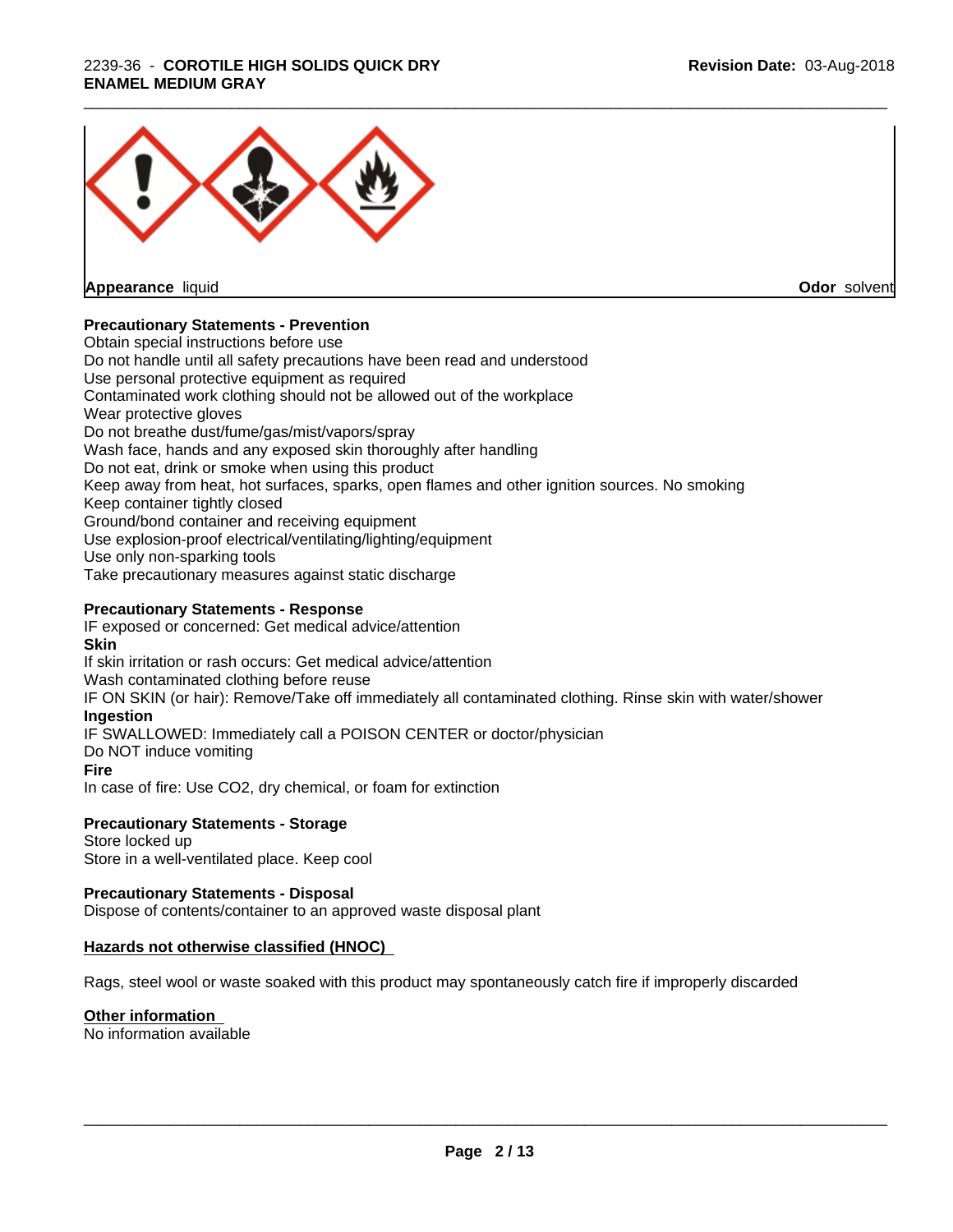## **3. COMPOSITION INFORMATION ON COMPONENTS**

\_\_\_\_\_\_\_\_\_\_\_\_\_\_\_\_\_\_\_\_\_\_\_\_\_\_\_\_\_\_\_\_\_\_\_\_\_\_\_\_\_\_\_\_\_\_\_\_\_\_\_\_\_\_\_\_\_\_\_\_\_\_\_\_\_\_\_\_\_\_\_\_\_\_\_\_\_\_\_\_\_\_\_\_\_\_\_\_\_\_\_\_\_

| <b>Chemical name</b>                       | CAS No.        | Weight-% |
|--------------------------------------------|----------------|----------|
| 2-Pentanone                                | 107-87-9       | 15       |
| Kaolin                                     | 1332-58-7      | 15       |
| t-Butyl acetate                            | 540-88-5       | 10       |
| Silica, crystalline                        | 14808-60-7     | 10       |
| Solvent naphtha, petroleum, light aromatic | 64742-95-6     | 10       |
| 1,2,4-Trimethylbenzene                     | $95 - 63 - 6$  | 5        |
| Xylene                                     | 1330-20-7      | 5        |
| Stoddard solvent                           | 8052-41-3      | 5        |
| Ethyl benzene                              | $100 - 41 - 4$ |          |
| Titanium dioxide                           | 13463-67-7     | 0.5      |
| Methyl ethyl ketoxime                      | 96-29-7        | 0.5      |
| Cobalt bis(2-ethylhexanoate)               | 136-52-7       | 0.5      |
| Cumene                                     | 98-82-8        | 0.5      |

## **4. FIRST AID MEASURES**

#### **Description of first aid measures**

| <b>General Advice</b>                            | If symptoms persist, call a physician. Show this safety data sheet to the doctor in<br>attendance.                                                                                                                                  |  |
|--------------------------------------------------|-------------------------------------------------------------------------------------------------------------------------------------------------------------------------------------------------------------------------------------|--|
| <b>Eye Contact</b>                               | Immediately flush with plenty of water. After initial flushing, remove any contact<br>lenses and continue flushing for at least 15 minutes. Keep eye wide open while<br>rinsing. If symptoms persist, call a physician.             |  |
| <b>Skin Contact</b>                              | Wash off immediately with soap and plenty of water while removing all<br>contaminated clothes and shoes. If skin irritation persists, call a physician. Wash<br>clothing before reuse. Destroy contaminated articles such as shoes. |  |
| <b>Inhalation</b>                                | Move to fresh air. If symptoms persist, call a physician.<br>If not breathing, give artificial respiration. Call a physician immediately.                                                                                           |  |
| Ingestion                                        | Clean mouth with water and afterwards drink plenty of water. Do not induce<br>vomiting without medical advice. Never give anything by mouth to an unconscious<br>person. Consult a physician.                                       |  |
| <b>Protection Of First-Aiders</b>                | Use personal protective equipment.                                                                                                                                                                                                  |  |
| <b>Most Important</b><br><b>Symptoms/Effects</b> | May cause allergic skin reaction.                                                                                                                                                                                                   |  |
| <b>Notes To Physician</b>                        | Treat symptomatically.                                                                                                                                                                                                              |  |

## **5. FIRE-FIGHTING MEASURES**

| <b>Flammable Properties</b>         | Vapors may travel considerable distance to a source of<br>ignition and flash back. Vapors may cause flash fire. |
|-------------------------------------|-----------------------------------------------------------------------------------------------------------------|
| <b>Suitable Extinguishing Media</b> | Foam, dry powder or water. Use extinguishing measures                                                           |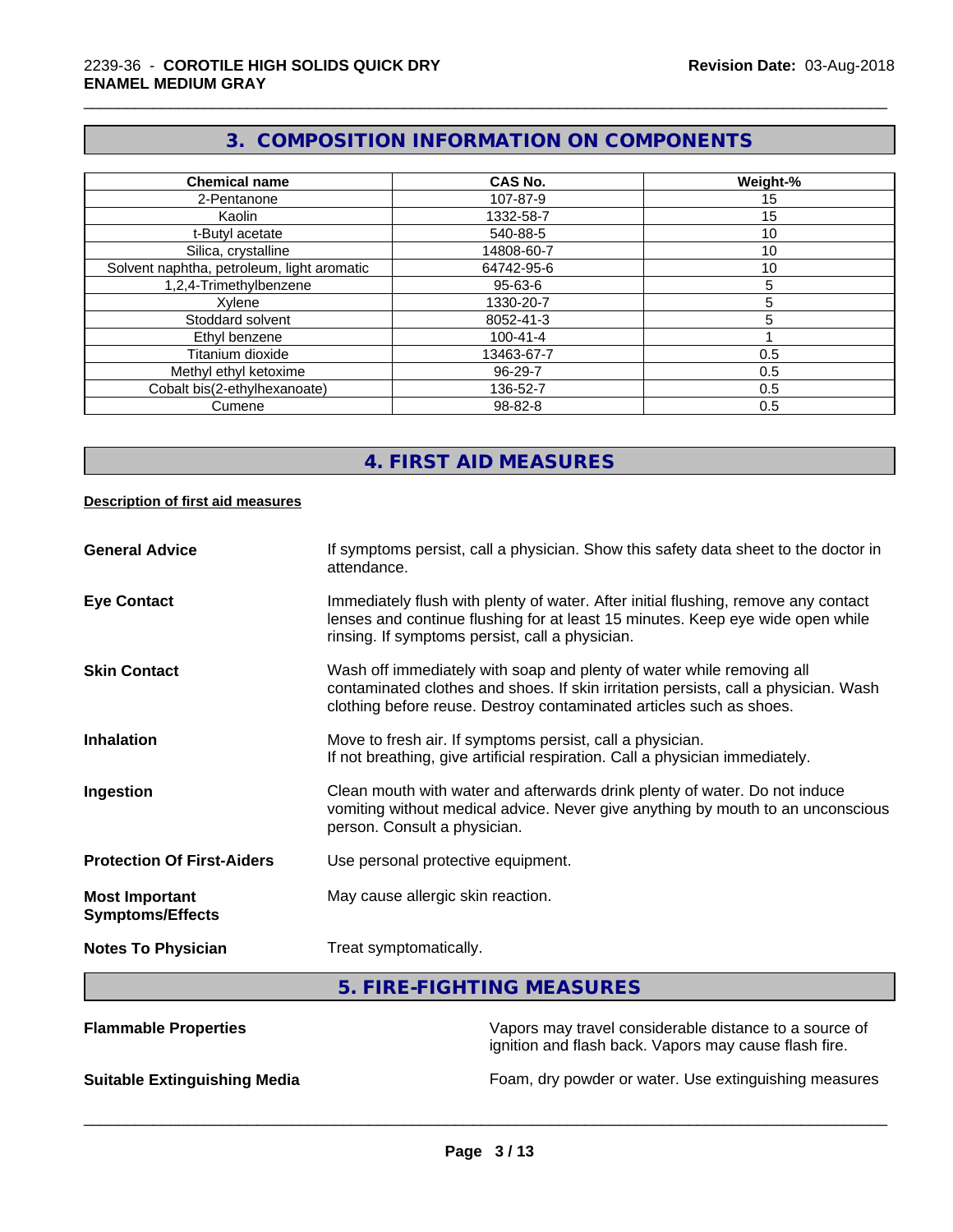|                                                                                     | surrounding environment.                                                                                                                               | that are appropriate to local circumstances and the                                                                                                                                                                                                                                 |  |  |
|-------------------------------------------------------------------------------------|--------------------------------------------------------------------------------------------------------------------------------------------------------|-------------------------------------------------------------------------------------------------------------------------------------------------------------------------------------------------------------------------------------------------------------------------------------|--|--|
| <b>Protective Equipment And Precautions For</b><br><b>Firefighters</b>              | and full protective gear.                                                                                                                              | As in any fire, wear self-contained breathing apparatus<br>pressure-demand, MSHA/NIOSH (approved or equivalent)                                                                                                                                                                     |  |  |
| <b>Hazardous combustion products</b>                                                | Burning may result in carbon dioxide, carbon monoxide<br>and other combustion products of varying composition<br>which may be toxic and/or irritating. |                                                                                                                                                                                                                                                                                     |  |  |
| <b>Specific Hazards Arising From The Chemical</b>                                   | vapors.                                                                                                                                                | Flammable. Flash back possible over considerable<br>distance. Keep product and empty container away from<br>heat and sources of ignition. Closed containers may<br>rupture if exposed to fire or extreme heat. Thermal<br>decomposition can lead to release of irritating gases and |  |  |
| <b>Sensitivity To Mechanical Impact</b>                                             | No                                                                                                                                                     |                                                                                                                                                                                                                                                                                     |  |  |
| <b>Sensitivity To Static Discharge</b>                                              | Yes                                                                                                                                                    |                                                                                                                                                                                                                                                                                     |  |  |
| <b>Flash Point Data</b><br>Flash Point (°F)<br>Flash Point (°C)<br><b>Method</b>    | 40.0<br>4.4<br><b>PMCC</b>                                                                                                                             |                                                                                                                                                                                                                                                                                     |  |  |
| <b>Flammability Limits In Air</b>                                                   |                                                                                                                                                        |                                                                                                                                                                                                                                                                                     |  |  |
| Lower flammability limit:<br><b>Upper flammability limit:</b>                       | Not available<br>Not available                                                                                                                         |                                                                                                                                                                                                                                                                                     |  |  |
| Health: 2<br><b>NFPA</b>                                                            | <b>Flammability: 3</b><br>Instability: 0                                                                                                               | <b>Special: Not Applicable</b>                                                                                                                                                                                                                                                      |  |  |
| <b>NFPA Legend</b><br>0 - Not Hazardous<br>1 - Slightly<br>2 - Moderate<br>3 - High |                                                                                                                                                        |                                                                                                                                                                                                                                                                                     |  |  |

4 - Severe

*The ratings assigned are only suggested ratings, the contractor/employer has ultimate responsibilities for NFPA ratings where this system is used.*

*Additional information regarding the NFPA rating system is available from the National Fire Protection Agency (NFPA) at www.nfpa.org.*

## **6. ACCIDENTAL RELEASE MEASURES**

| <b>Personal Precautions</b> | Remove all sources of ignition. Take precautions to prevent flashback. Ground<br>and bond all containers and handling equipment. Take precautionary measures<br>against static discharges. Ensure adequate ventilation. Avoid contact with skin,<br>eyes and clothing. Use personal protective equipment. |
|-----------------------------|-----------------------------------------------------------------------------------------------------------------------------------------------------------------------------------------------------------------------------------------------------------------------------------------------------------|
| <b>Other Information</b>    | Prevent further leakage or spillage if safe to do so. Do not allow material to<br>contaminate ground water system. Prevent product from entering drains. Do not                                                                                                                                           |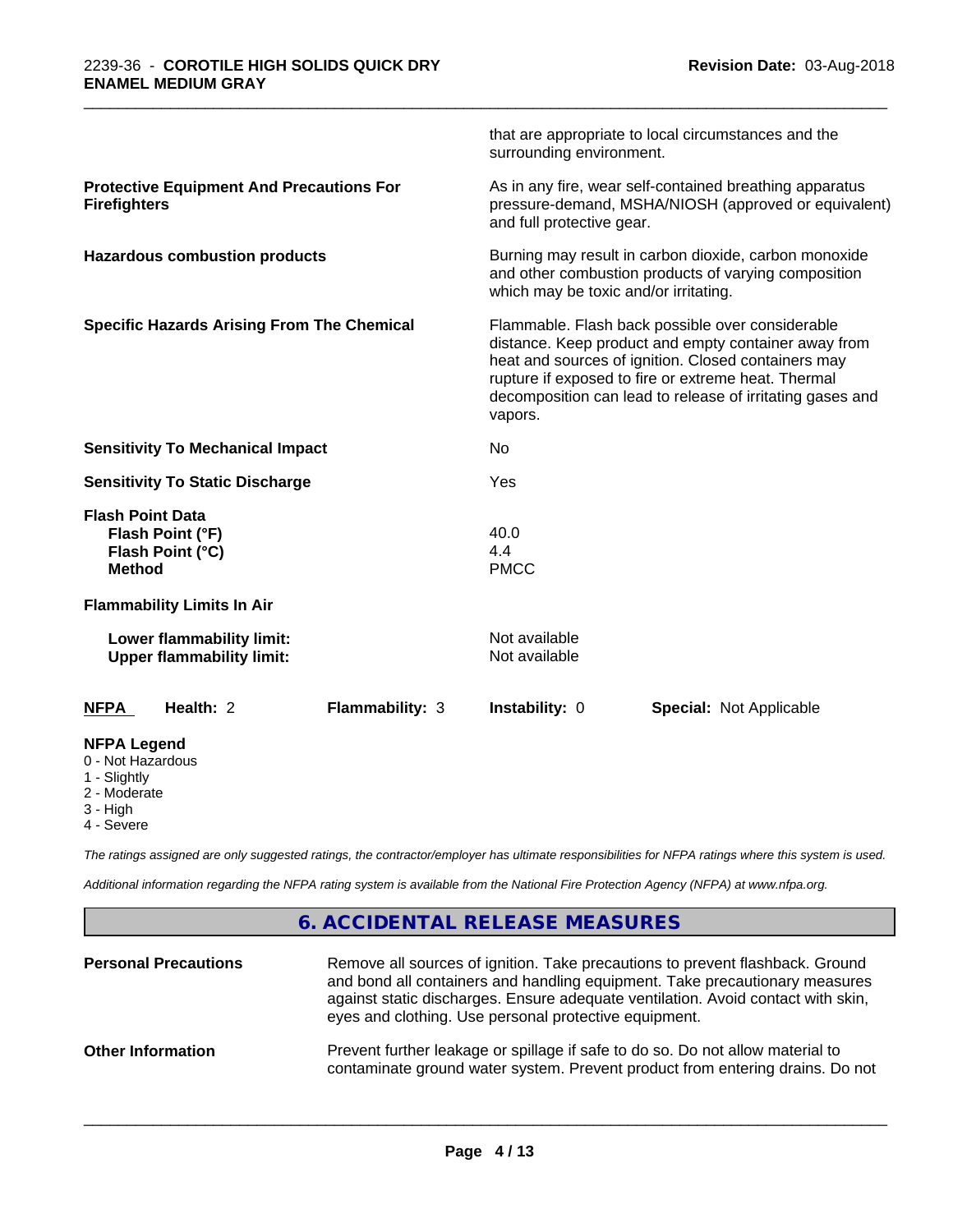|                                  | flush into surface water or sanitary sewer system. Local authorities should be<br>advised if significant spillages cannot be contained.                                                                                                                                                                                                                                                                                                        |  |
|----------------------------------|------------------------------------------------------------------------------------------------------------------------------------------------------------------------------------------------------------------------------------------------------------------------------------------------------------------------------------------------------------------------------------------------------------------------------------------------|--|
| <b>Environmental precautions</b> | See Section 12 for additional Ecological Information.                                                                                                                                                                                                                                                                                                                                                                                          |  |
| <b>Methods for Cleaning Up</b>   | Dam up. Soak up with inert absorbent material. Use a non-sparking or explosion<br>proof means to transfer material to a sealed, appropriate container for disposal.<br>Clean contaminated surface thoroughly.                                                                                                                                                                                                                                  |  |
|                                  | 7. HANDLING AND STORAGE                                                                                                                                                                                                                                                                                                                                                                                                                        |  |
| <b>Handling</b>                  | Avoid contact with skin, eyes and clothing. Wear personal protective equipment.<br>Do not breathe vapors or spray mist. Use only in ventilated areas. Prevent vapor<br>build-up by providing adequate ventilation during and after use.                                                                                                                                                                                                        |  |
|                                  | Take precautionary measures against static discharges. To avoid ignition of<br>vapors by static electricity discharge, all metal parts of the equipment must be<br>grounded. Keep away from heat, sparks and flame. Do not smoke. Extinguish all<br>flames and pilot lights, and turn off stoves, heaters, electric motors and other<br>sources of ignition during use and until all vapors are gone. Ignition and/or flash<br>back may occur. |  |
| <b>Storage</b>                   | Keep containers tightly closed in a dry, cool and well-ventilated place. Keep away<br>from heat. Keep away from open flames, hot surfaces and sources of ignition.<br>Keep in properly labeled containers. Keep out of the reach of children.                                                                                                                                                                                                  |  |
|                                  | <b>DANGER</b> - Rags, steel wool or waste soaked with this product may<br>spontaneously catch fire if improperly discarded. Immediately after use, place<br>rags, steel wool or waste in a sealed water-filled metal container.                                                                                                                                                                                                                |  |
| <b>Incompatible Materials</b>    | Incompatible with strong acids and bases and strong oxidizing agents.                                                                                                                                                                                                                                                                                                                                                                          |  |
|                                  | Technical measures/Precautions Ensure adequate ventilation. Use only where airflow will keep vapors from building<br>up in or near the work area in adjoining rooms. Comply with all national, state, and<br>local codes pertaining to the storage, handling, dispensing and disposal of<br>flammable liquids.                                                                                                                                 |  |
|                                  | Dissipate static electricity during transfer by grounding and bonding containers<br>and equipment before transferring material. All equipment should be non-sparking<br>and explosion proof. Use explosion proof electrical equipment for ventilation,<br>lighting and material handling.                                                                                                                                                      |  |

## **8. EXPOSURE CONTROLS/PERSONAL PROTECTION**

## **Exposure Limits**

| <b>Chemical name</b> | <b>ACGIH TLV</b>          | <b>OSHA PEL</b>            |
|----------------------|---------------------------|----------------------------|
| 2-Pentanone          | 150 ppm - STEL            | 200 ppm - TWA              |
|                      |                           | $700 \text{ mg/m}^3$ - TWA |
| Kaolin               | 2 mg/m <sup>3</sup> - TWA | 15 mg/m <sup>3</sup> - TWA |
|                      |                           | $5 \text{ mg/m}^3$ - TWA   |
| t-Butyl acetate      | 200 ppm - TWA             | 200 ppm - TWA              |
|                      |                           | 950 mg/m $3$ - TWA         |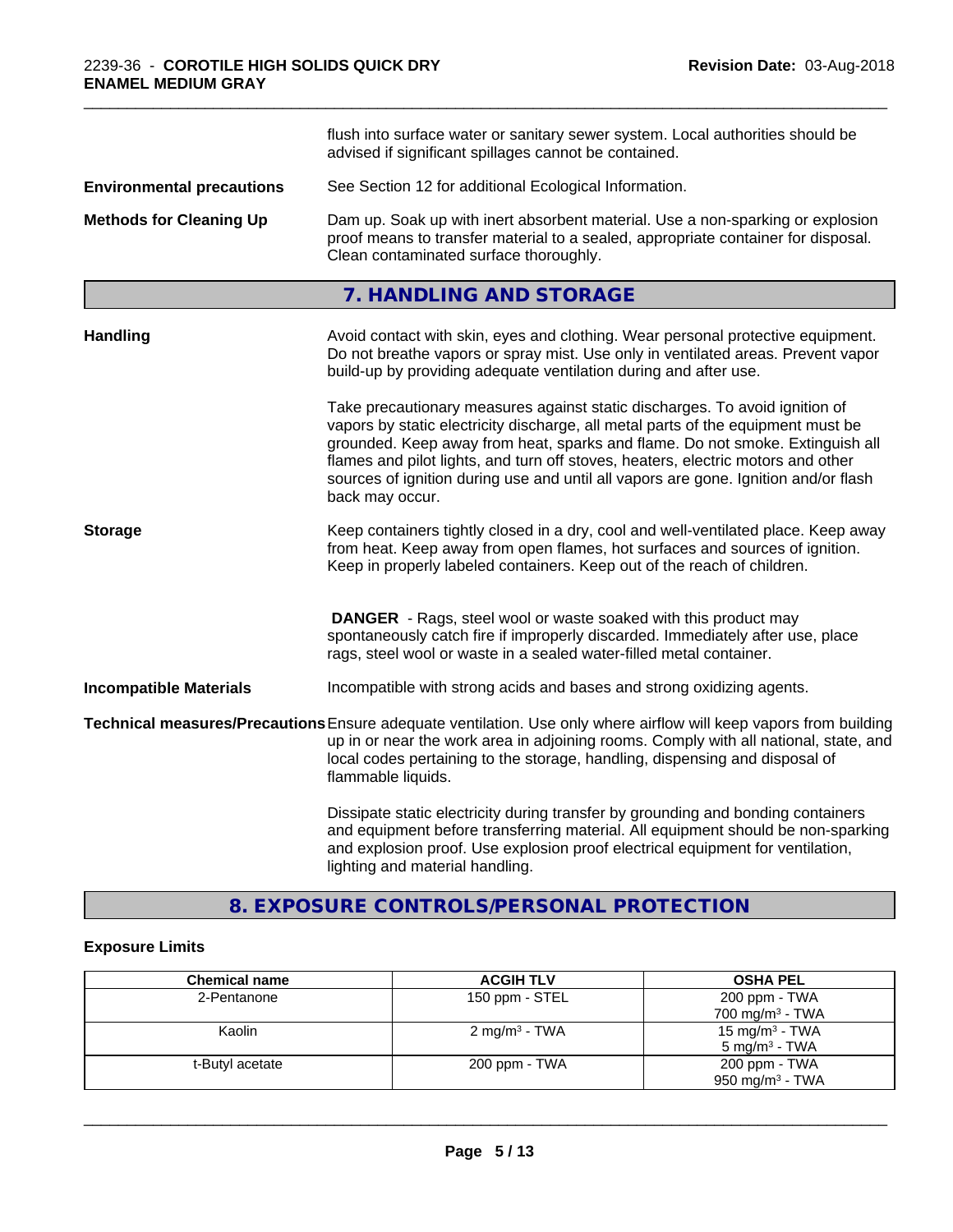## 2239-36 - **COROTILE HIGH SOLIDS QUICK DRY ENAMEL MEDIUM GRAY**

| Silica, crystalline | $0.025$ mg/m <sup>3</sup> - TWA |                                   |
|---------------------|---------------------------------|-----------------------------------|
| Xylene              | 100 ppm - TWA                   | 100 ppm - TWA                     |
|                     | 150 ppm - STEL                  | 435 mg/m <sup>3</sup> - TWA       |
| Stoddard solvent    | 100 ppm - TWA                   | 500 ppm - TWA                     |
|                     |                                 | 2900 mg/m <sup>3</sup> - TWA      |
| Ethyl benzene       | 20 ppm - TWA                    | 100 ppm - TWA                     |
|                     |                                 | 435 mg/m <sup>3</sup> - TWA       |
| Titanium dioxide    | 10 mg/m $3$ - TWA               | 15 mg/m $3$ - TWA                 |
| Cumene              | 50 ppm - TWA                    | 50 ppm - TWA                      |
|                     |                                 | 245 mg/m <sup>3</sup> - TWA       |
|                     |                                 | prevent or reduce skin absorption |

\_\_\_\_\_\_\_\_\_\_\_\_\_\_\_\_\_\_\_\_\_\_\_\_\_\_\_\_\_\_\_\_\_\_\_\_\_\_\_\_\_\_\_\_\_\_\_\_\_\_\_\_\_\_\_\_\_\_\_\_\_\_\_\_\_\_\_\_\_\_\_\_\_\_\_\_\_\_\_\_\_\_\_\_\_\_\_\_\_\_\_\_\_

#### **Legend**

ACGIH - American Conference of Governmental Industrial Hygienists Exposure Limits OSHA - Occupational Safety & Health Administration Exposure Limits N/E - Not Established

| <b>Appropriate engineering</b><br>controls |                                                                                                                                                                                                                                                                                                                                                                     |
|--------------------------------------------|---------------------------------------------------------------------------------------------------------------------------------------------------------------------------------------------------------------------------------------------------------------------------------------------------------------------------------------------------------------------|
| <b>Engineering Measures</b>                | Ensure adequate ventilation, especially in confined areas.                                                                                                                                                                                                                                                                                                          |
| <b>Personal Protective Equipment</b>       |                                                                                                                                                                                                                                                                                                                                                                     |
| <b>Eye/Face Protection</b>                 | Safety glasses with side-shields.                                                                                                                                                                                                                                                                                                                                   |
| <b>Skin Protection</b>                     | Long sleeved clothing. Protective gloves.                                                                                                                                                                                                                                                                                                                           |
| <b>Respiratory Protection</b>              | Use only with adequate ventilation. In operations where exposure limits are<br>exceeded, use a NIOSH approved respirator that has been selected by a<br>technically qualified person for the specific work conditions. When spraying the<br>product or applying in confined areas, wear a NIOSH approved respirator<br>specified for paint spray or organic vapors. |
| <b>Hygiene Measures</b>                    | Avoid contact with skin, eyes and clothing. Remove and wash contaminated<br>clothing before re-use. Wash thoroughly after handling.                                                                                                                                                                                                                                 |
|                                            |                                                                                                                                                                                                                                                                                                                                                                     |

## **9. PHYSICAL AND CHEMICAL PROPERTIES**

| Appearance                        | liquid                   |
|-----------------------------------|--------------------------|
| Odor                              | solvent                  |
| <b>Odor Threshold</b>             | No information available |
| Density (Ibs/gal)                 | $9.25 - 9.35$            |
| <b>Specific Gravity</b>           | $1.10 - 1.12$            |
| рH                                | No information available |
| <b>Viscosity (cps)</b>            | No information available |
| Solubility(ies)                   | No information available |
| <b>Water solubility</b>           | No information available |
| <b>Evaporation Rate</b>           | No information available |
| Vapor pressure @20 °C (kPa)       | No information available |
| Vapor density                     | No information available |
| Wt. % Solids                      | $60 - 70$                |
| Vol. % Solids                     | $50 - 60$                |
| Wt. % Volatiles                   | $30 - 40$                |
| Vol. % Volatiles                  | $40 - 50$                |
| <b>VOC Regulatory Limit (g/L)</b> | <340                     |
| <b>Boiling Point (°F)</b>         | 208.0                    |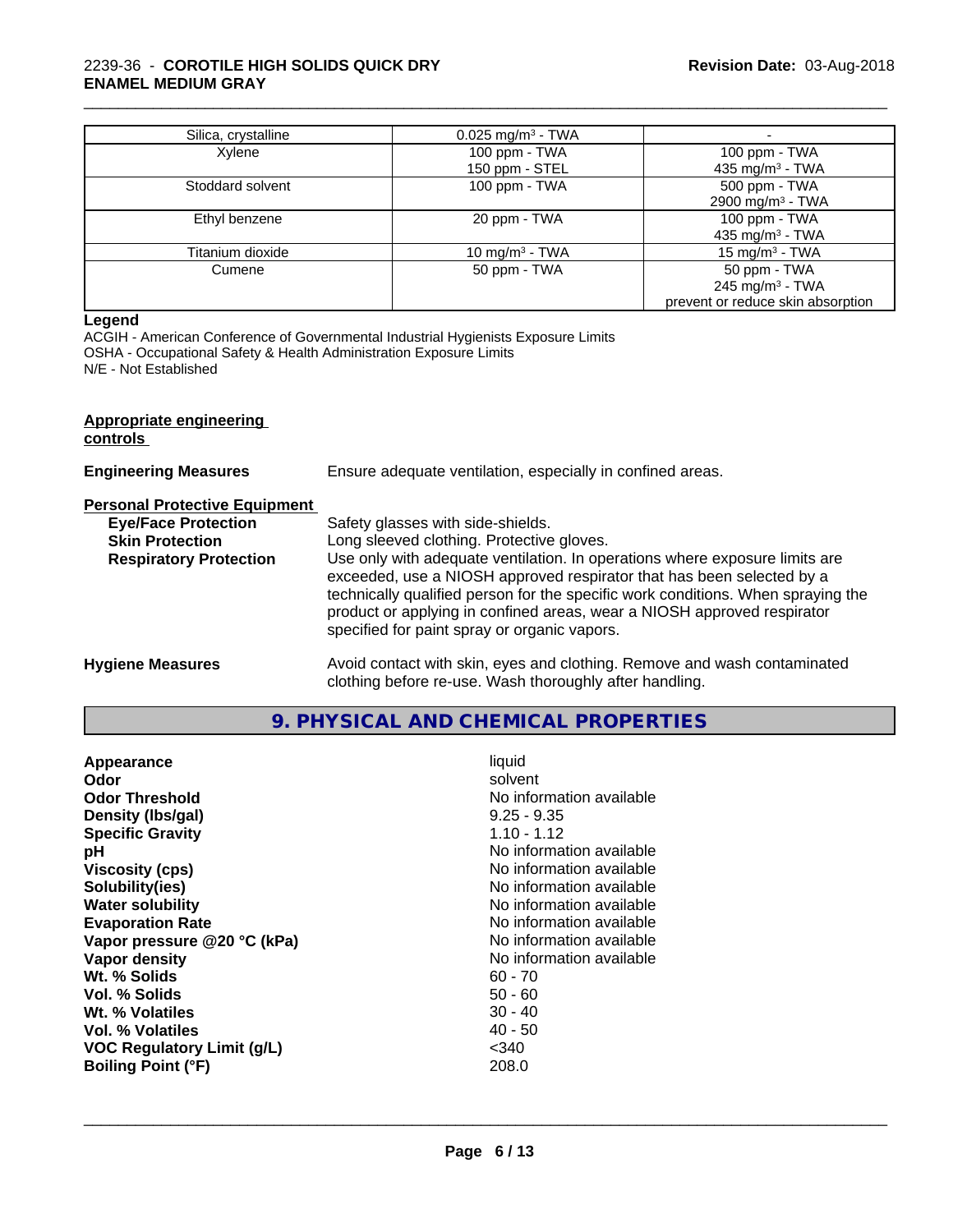**Boiling Point (°C)** 98.0<br> **Preezing Point (°F)** No in **Freezing Point (°F)**<br> **Freezing Point (°C)**<br> **Freezing Point (°C)**<br> **Reezing Point (°C)**<br> **Reezing Point (°C) Flash Point (°F)** 40.0<br> **Flash Point (°C)** 4.4 **Flash Point (°C)** 4.4<br> **Method** PMCC **Method** PMCC **Flammability (solid, gas)**<br> **Commability limit:**<br>
Under flammability limit:<br>
Under the Note information available **Upper flammability limit:**<br> **Lower flammability limit:** No information available<br>
No information available **Lower flammability limit: Autoignition Temperature (°F)** No information available **Autoignition Temperature (°C)** No information available **Decomposition Temperature (°F)** No information available **Decomposition Temperature (°C)** No information available

**No information available No information available** 

\_\_\_\_\_\_\_\_\_\_\_\_\_\_\_\_\_\_\_\_\_\_\_\_\_\_\_\_\_\_\_\_\_\_\_\_\_\_\_\_\_\_\_\_\_\_\_\_\_\_\_\_\_\_\_\_\_\_\_\_\_\_\_\_\_\_\_\_\_\_\_\_\_\_\_\_\_\_\_\_\_\_\_\_\_\_\_\_\_\_\_\_\_

**10. STABILITY AND REACTIVITY**

| <b>Reactivity</b>                         | No data available                                                                                                         |
|-------------------------------------------|---------------------------------------------------------------------------------------------------------------------------|
| <b>Chemical Stability</b>                 | Stable under normal conditions. Hazardous polymerisation<br>does not occur.                                               |
| <b>Conditions to avoid</b>                | Keep away from open flames, hot surfaces, static<br>electricity and sources of ignition. Sparks. Elevated<br>temperature. |
| <b>Incompatible Materials</b>             | Incompatible with strong acids and bases and strong<br>oxidizing agents.                                                  |
| <b>Hazardous Decomposition Products</b>   | Thermal decomposition can lead to release of irritating<br>gases and vapors.                                              |
| <b>Possibility of hazardous reactions</b> | None under normal conditions of use.                                                                                      |

**11. TOXICOLOGICAL INFORMATION**

| <b>Product Information</b>                                                                 |                                                                                                                                                                                                               |  |  |  |
|--------------------------------------------------------------------------------------------|---------------------------------------------------------------------------------------------------------------------------------------------------------------------------------------------------------------|--|--|--|
| Information on likely routes of exposure                                                   |                                                                                                                                                                                                               |  |  |  |
| <b>Principal Routes of Exposure</b>                                                        | Eye contact, skin contact and inhalation.                                                                                                                                                                     |  |  |  |
| <b>Acute Toxicity</b>                                                                      |                                                                                                                                                                                                               |  |  |  |
| <b>Product Information</b>                                                                 | Repeated or prolonged exposure to organic solvents may lead to permanent brain<br>and nervous system damage. Intentional misuse by deliberately concentrating and<br>inhaling vapors may be harmful or fatal. |  |  |  |
| Symptoms related to the physical, chemical and toxicological characteristics               |                                                                                                                                                                                                               |  |  |  |
| <b>Symptoms</b>                                                                            | No information available                                                                                                                                                                                      |  |  |  |
| Delayed and immediate effects as well as chronic effects from short and long-term exposure |                                                                                                                                                                                                               |  |  |  |
|                                                                                            |                                                                                                                                                                                                               |  |  |  |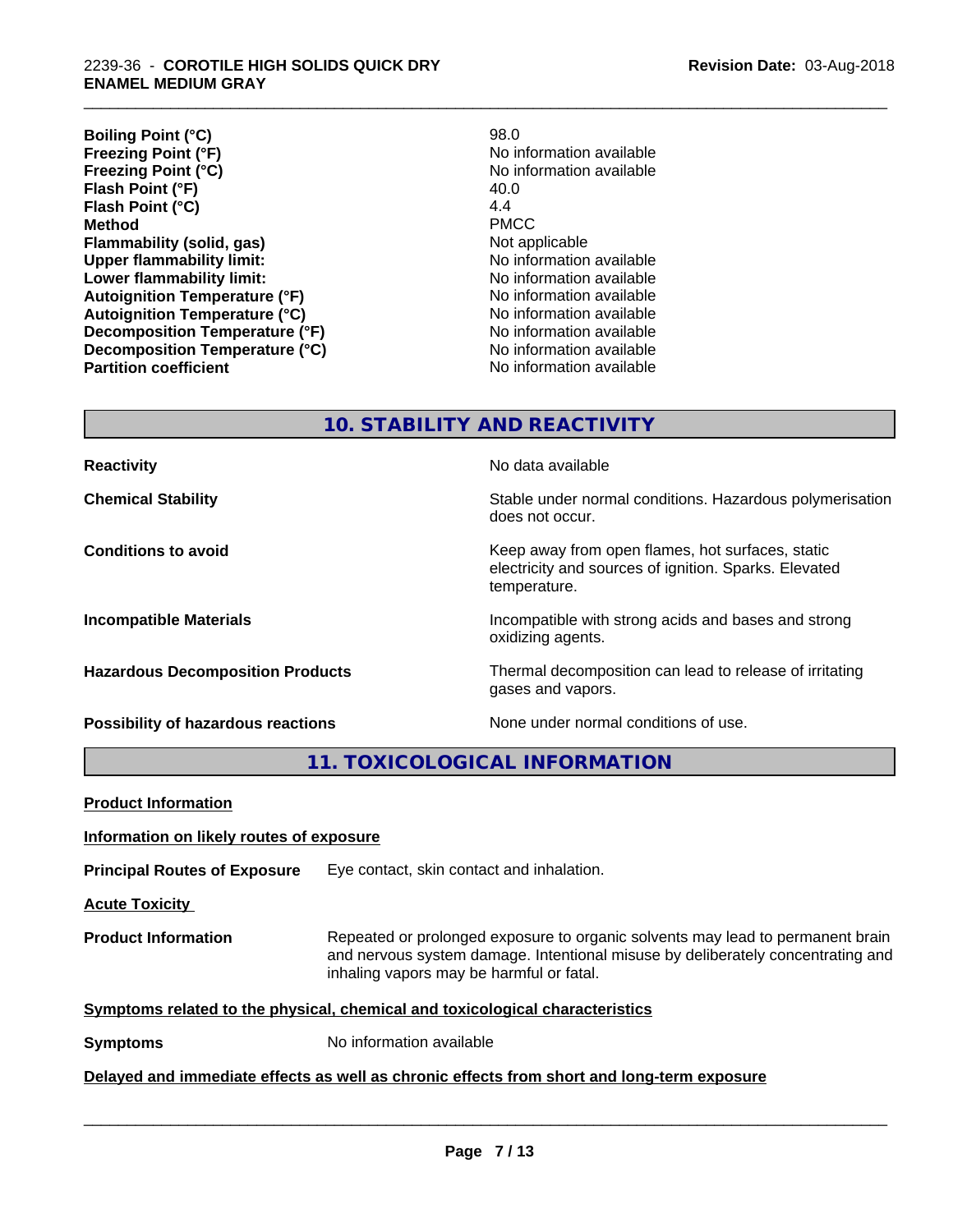| Eye contact                     | Contact with eyes may cause irritation.                                                                                                                                                                                                                       |
|---------------------------------|---------------------------------------------------------------------------------------------------------------------------------------------------------------------------------------------------------------------------------------------------------------|
| <b>Skin contact</b>             | May cause skin irritation and/or dermatitis. Prolonged skin contact may defat the<br>skin and produce dermatitis.                                                                                                                                             |
| Ingestion                       | Harmful if swallowed. Ingestion may cause irritation to mucous membranes. Small<br>amounts of this product aspirated into the respiratory system during ingestion or<br>vomiting may cause mild to severe pulmonary injury, possibly progressing to<br>death. |
| <b>Inhalation</b>               | Harmful by inhalation. High vapor / aerosol concentrations are irritating to the<br>eyes, nose, throat and lungs and may cause headaches, dizziness, drowsiness,<br>unconsciousness, and other central nervous system effects.                                |
| <b>Sensitization</b>            | May cause an allergic skin reaction                                                                                                                                                                                                                           |
| <b>Neurological Effects</b>     | No information available.                                                                                                                                                                                                                                     |
| <b>Mutagenic Effects</b>        | No information available.                                                                                                                                                                                                                                     |
| <b>Reproductive Effects</b>     | No information available.                                                                                                                                                                                                                                     |
| <b>Developmental Effects</b>    | No information available.                                                                                                                                                                                                                                     |
| <b>Target organ effects</b>     | No information available.                                                                                                                                                                                                                                     |
| <b>STOT - repeated exposure</b> | Causes damage to organs through prolonged or repeated exposure if inhaled.                                                                                                                                                                                    |
|                                 | Causes damage to organs through prolonged or repeated exposure.                                                                                                                                                                                               |
| <b>STOT - single exposure</b>   | May cause disorder and damage to the. Respiratory system.                                                                                                                                                                                                     |
| Other adverse effects           | No information available.                                                                                                                                                                                                                                     |
| <b>Aspiration Hazard</b>        | May be harmful if swallowed and enters airways. Small amounts of this product<br>aspirated into the respiratory system during ingestion or vomiting may cause mild<br>to severe pulmonary injury, possibly progressing to death.                              |

## **Numerical measures of toxicity**

**The following values are calculated based on chapter 3.1 of the GHS document**

| <b>ATEmix (oral)</b>                 | 3566 mg/ka  |
|--------------------------------------|-------------|
| <b>ATEmix (dermal)</b>               | 7627 mg/kg  |
| <b>ATEmix (inhalation-dust/mist)</b> | 12.4 $ma/L$ |
| <b>ATEmix (inhalation-vapor)</b>     | 60.9 ma/L   |

**Acute Toxicity Component Information**

2-Pentanone LD50 Oral: 1600 mg/kg (Rat) LD50 Dermal: 6500 mg/kg (Rabbit) Kaolin LD50 Oral: > 5000 mg/kg (Rat) Silica, crystalline LD50 Oral: 500 mg/kg (Rat) Solvent naphtha, petroleum, light aromatic LD50 Oral: 8400 mg/kg (Rat) 1,2,4-Trimethylbenzene LD50 Oral: 5000 mg/kg (Rat) LC50 Inhalation (Vapor): 18000 mg/m<sup>3</sup> (Rat, 4 hr.) Xylene LD50 Oral: 4300 mg/kg (Rat) LD50 Dermal:  $> 1700$  mg/kg (Rabbit) LC50 Inhalation (Vapor): 5000 ppm (Rat, 4 hr.)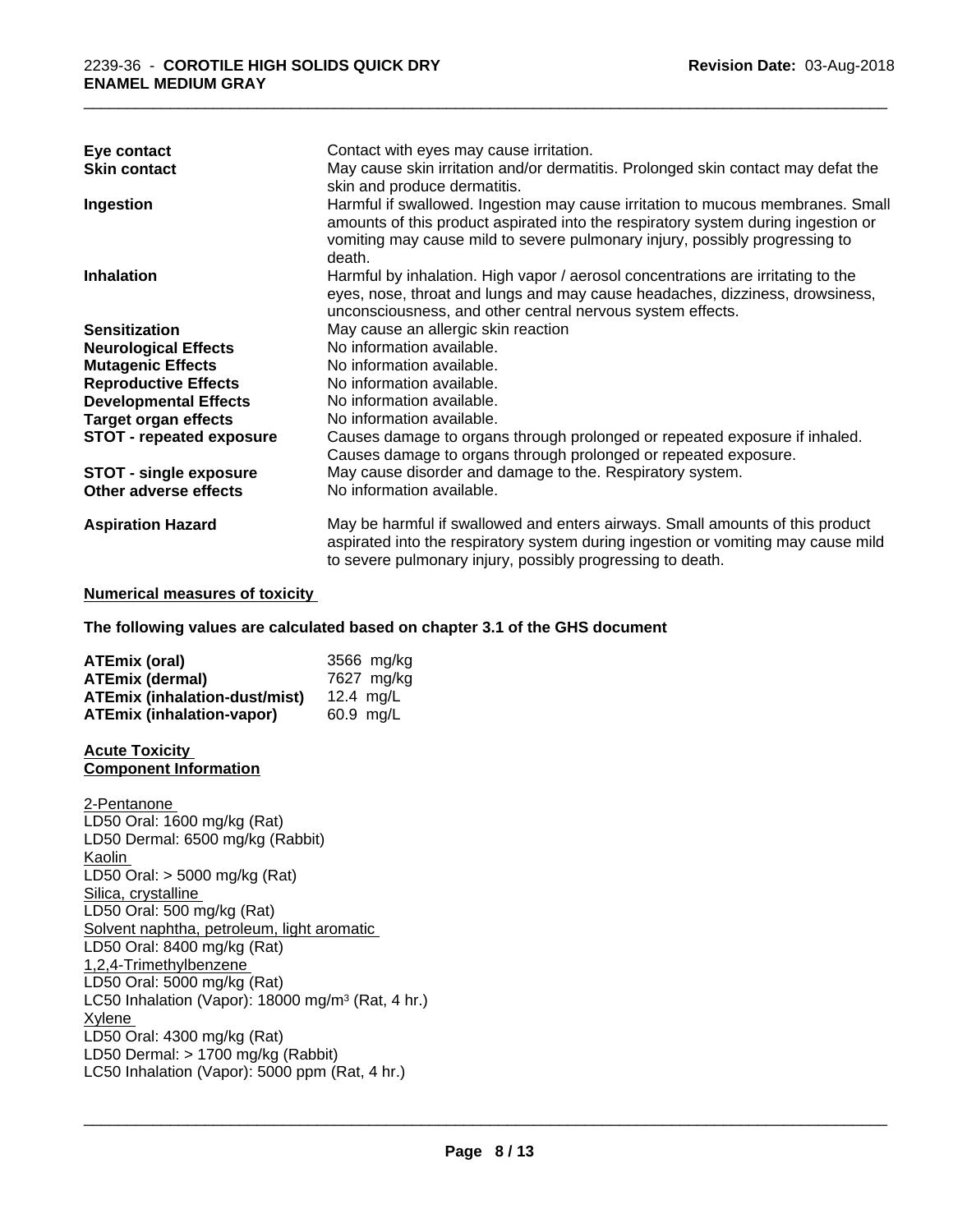## 2239-36 - **COROTILE HIGH SOLIDS QUICK DRY ENAMEL MEDIUM GRAY**

Stoddard solvent LD50 Oral: > 5,000 mg/kg (Rat) LD50 Dermal: > 3160 mg/kg (Rabbit) LC50 Inhalation (Vapor): > 6.1 mg/L (Rat) Ethyl benzene LD50 Oral: mg/kg (Rat) LD50 Dermal: > mg/kg (Rabbit) LC50 Inhalation (Vapor): mg/m<sup>3</sup> (Rat, 2 hr.) Titanium dioxide LD50 Oral: > 10000 mg/kg (Rat) Methyl ethyl ketoxime LD50 Oral: 930 mg/kg (Rat) LD50 Dermal: 200 µL/kg (Rabbit) LC50 Inhalation (Vapor): > 4.8 mg/L (Rat) Cumene LD50 Oral: > 1400 mg/kg (Rat) LD50 Dermal: 12300 µL/kg (Rabbit) LC50 Inhalation (Vapor): 39000 mg/kg (Rat, 4 hr.)

## **Carcinogenicity**

*The information below indicateswhether each agency has listed any ingredient as a carcinogen:.*

| <b>Chemical name</b>         | <b>IARC</b>         | <b>NTP</b>        | <b>OSHA</b> |
|------------------------------|---------------------|-------------------|-------------|
|                              | - Human Carcinogen  | Known Human       | Listed      |
| Silica, crystalline          |                     | Carcinogen        |             |
|                              | 2B - Possible Human |                   | Listed      |
| Ethyl benzene                | Carcinogen          |                   |             |
|                              | 2B - Possible Human |                   | Listed      |
| Titanium dioxide             | Carcinogen          |                   |             |
|                              | 2B - Possible Human |                   | Listed      |
| Cobalt bis(2-ethylhexanoate) | Carcinogen          |                   |             |
|                              | 2B - Possible Human | Reasonably        | Listed      |
| Cumene                       | Carcinogen          | Anticipated Human |             |
|                              |                     | Carcinogen        |             |

\_\_\_\_\_\_\_\_\_\_\_\_\_\_\_\_\_\_\_\_\_\_\_\_\_\_\_\_\_\_\_\_\_\_\_\_\_\_\_\_\_\_\_\_\_\_\_\_\_\_\_\_\_\_\_\_\_\_\_\_\_\_\_\_\_\_\_\_\_\_\_\_\_\_\_\_\_\_\_\_\_\_\_\_\_\_\_\_\_\_\_\_\_

• Crystalline Silica has been determined to be carcinogenic to humans by IARC (1) when in respirable form. Risk of cancer depends on duration and level of inhalation exposure to spray mist or dust from sanding the dried paint.

• Although IARC has classified titanium dioxide as possibly carcinogenic to humans (2B), their summary concludes: "No significant exposure to titanium dioxide is thought to occur during the use of products in which titanium dioxide is bound to other materials, such as paint."

• Cobalt and cobalt compounds are listed as possible human carcinogens by IARC (2B). However, there is inadequate evidence of the carcinogenicity of cobalt and cobalt compounds in humans.

## **Legend**

IARC - International Agency for Research on Cancer NTP - National Toxicity Program OSHA - Occupational Safety & Health Administration

## **12. ECOLOGICAL INFORMATION**

## **Ecotoxicity Effects**

The environmental impact of this product has not been fully investigated.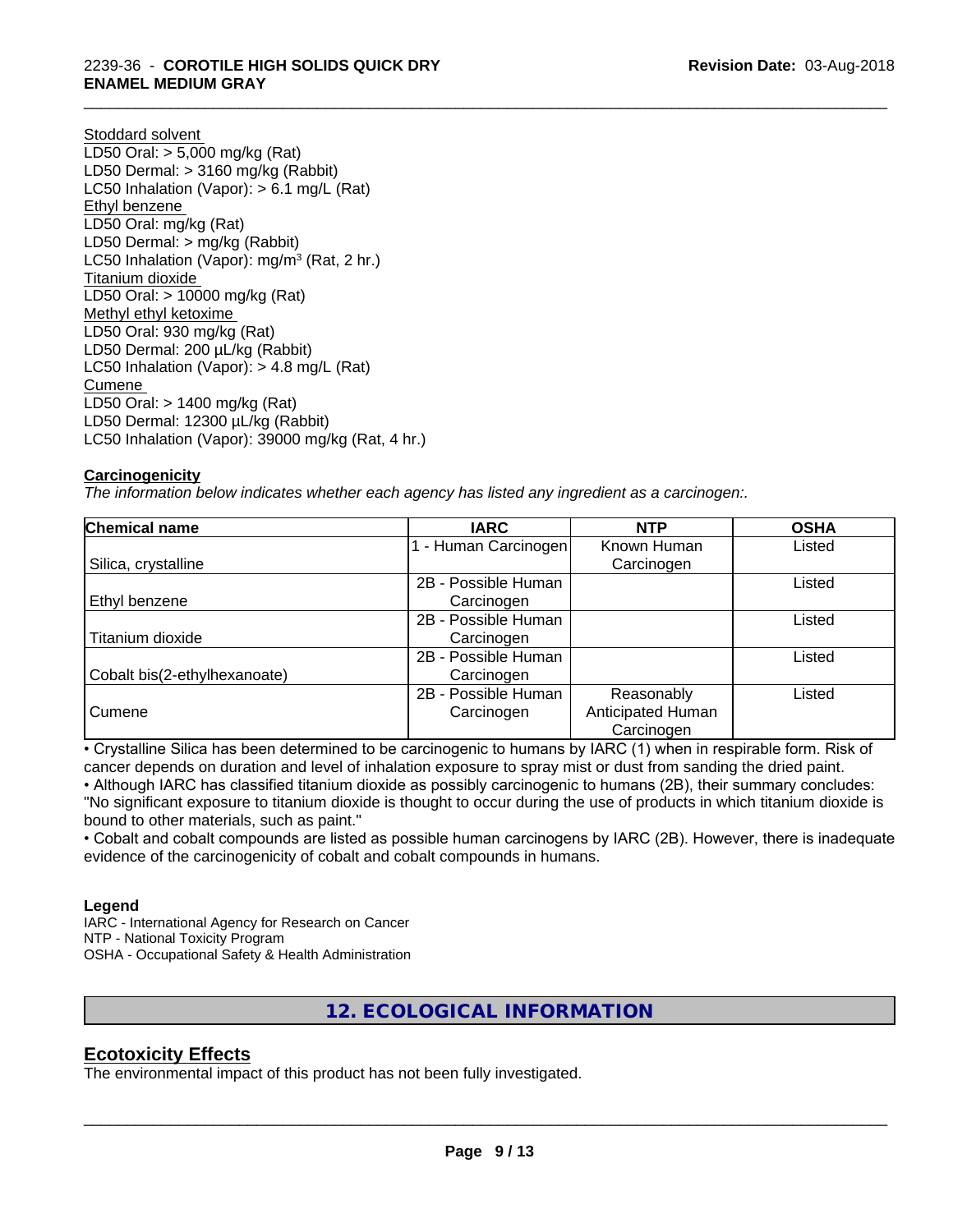## **Product Information**

#### **Acute Toxicity to Fish**

No information available

**Acute Toxicity to Aquatic Invertebrates**

No information available

**Acute Toxicity to Aquatic Plants**

No information available

#### **Persistence / Degradability**

No information available.

#### **Bioaccumulation**

No information available.

#### **Mobility in Environmental Media**

No information available.

**Ozone** Not applicable

## **Component Information**

#### **Acute Toxicity to Fish**

Xylene LC50: 13.5 mg/L (Rainbow Trout - 96 hr.) Ethyl benzene LC50: 12.1 mg/L (Fathead Minnow - 96 hr.) Titanium dioxide  $LC50:$  > 1000 mg/L (Fathead Minnow - 96 hr.) Methyl ethyl ketoxime LC50: 48 mg/L (Bluegill sunfish - 96 hr.)

#### **Acute Toxicity to Aquatic Invertebrates**

Ethyl benzene EC50: 1.8 mg/L (Daphnia magna - 48 hr.) Methyl ethyl ketoxime EC50: 750 mg/L (Daphnia magna - 48 hr.)

## **Acute Toxicity to Aquatic Plants**

Ethyl benzene EC50: 4.6 mg/L (Green algae (Scenedesmus subspicatus), 72 hrs.)

## **13. DISPOSAL CONSIDERATIONS**

**Waste Disposal Method** Dispose of in accordance with federal, state, and local regulations. Local requirements may vary, consult your sanitation department or state-designated

 $\overline{\phantom{a}}$  ,  $\overline{\phantom{a}}$  ,  $\overline{\phantom{a}}$  ,  $\overline{\phantom{a}}$  ,  $\overline{\phantom{a}}$  ,  $\overline{\phantom{a}}$  ,  $\overline{\phantom{a}}$  ,  $\overline{\phantom{a}}$  ,  $\overline{\phantom{a}}$  ,  $\overline{\phantom{a}}$  ,  $\overline{\phantom{a}}$  ,  $\overline{\phantom{a}}$  ,  $\overline{\phantom{a}}$  ,  $\overline{\phantom{a}}$  ,  $\overline{\phantom{a}}$  ,  $\overline{\phantom{a}}$ 

\_\_\_\_\_\_\_\_\_\_\_\_\_\_\_\_\_\_\_\_\_\_\_\_\_\_\_\_\_\_\_\_\_\_\_\_\_\_\_\_\_\_\_\_\_\_\_\_\_\_\_\_\_\_\_\_\_\_\_\_\_\_\_\_\_\_\_\_\_\_\_\_\_\_\_\_\_\_\_\_\_\_\_\_\_\_\_\_\_\_\_\_\_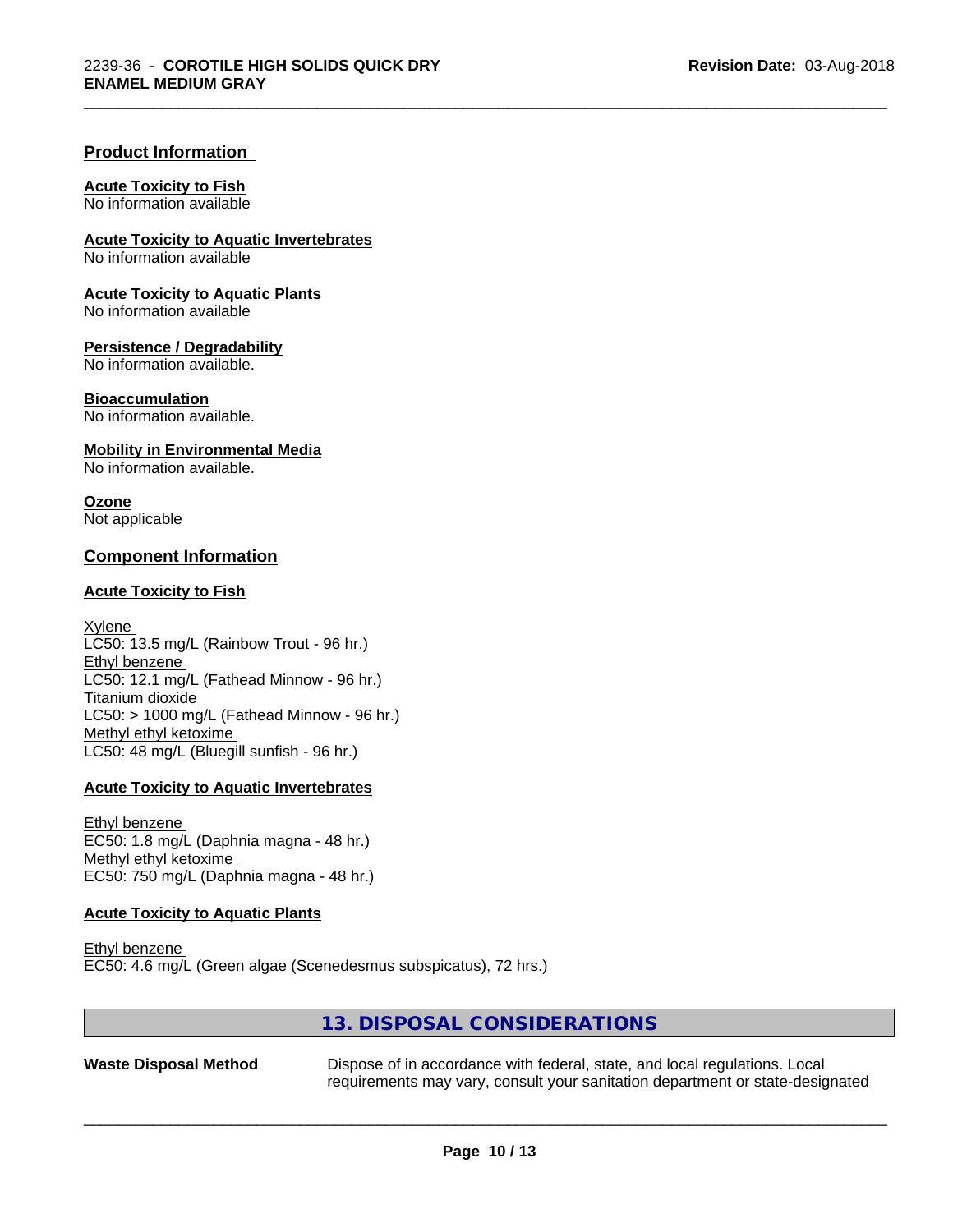|                                                                                                                          | environmental protection agency for more disposal options.                                                                                        |  |  |
|--------------------------------------------------------------------------------------------------------------------------|---------------------------------------------------------------------------------------------------------------------------------------------------|--|--|
| <b>Empty Container Warning</b>                                                                                           | Emptied containers may retain product residue. Follow label warnings even after<br>container is emptied. Residual vapors may explode on ignition. |  |  |
|                                                                                                                          | 14. TRANSPORT INFORMATION                                                                                                                         |  |  |
| <b>DOT</b><br><b>Proper Shipping Name</b><br><b>Hazard class</b><br>UN-No.<br><b>Packing Group</b><br><b>Description</b> | <b>PAINT</b><br>3<br>UN1263<br>Н.<br>UN1263, PAINT, 3, II                                                                                         |  |  |
| <b>ICAO / IATA</b>                                                                                                       | Contact the preparer for further information.                                                                                                     |  |  |
| <b>IMDG/IMO</b>                                                                                                          | Contact the preparer for further information.                                                                                                     |  |  |
|                                                                                                                          | <b>15. REGULATORY INFORMATION</b>                                                                                                                 |  |  |

## **International Inventories**

| <b>TSCA: United States</b> | Yes - All components are listed or exempt. |
|----------------------------|--------------------------------------------|
| <b>DSL: Canada</b>         | Yes - All components are listed or exempt. |

## **Federal Regulations**

| SARA 311/312 hazardous categorization |
|---------------------------------------|
|---------------------------------------|

| Acute health hazard               | Yes |
|-----------------------------------|-----|
| Chronic Health Hazard             | Yes |
| Fire hazard                       | Yes |
| Sudden release of pressure hazard | Nο  |
| Reactive Hazard                   | N٥  |

## **SARA 313**

Section 313 of Title III of the Superfund Amendments and Reauthorization Act of 1986 (SARA). This product contains a chemical or chemicals which are subject to the reporting requirements of the Act and Title 40 of the Code of Federal Regulations, Part 372:

| Chemical name          | CAS No.        | Weight-% | <b>CERCLA/SARA 313</b><br>(de minimis concentration) |
|------------------------|----------------|----------|------------------------------------------------------|
| 1,2,4-Trimethylbenzene | $95 - 63 - 6$  |          |                                                      |
| Xvlene                 | 1330-20-7      |          | 1.0                                                  |
| Ethyl benzene          | $100 - 41 - 4$ |          | 0.1                                                  |

# **Clean Air Act,Section 112 Hazardous Air Pollutants (HAPs) (see 40 CFR 61)**

This product contains the following HAPs:

| Chemical<br>name | CAS No. | Weight-% | Hazardous<br>: Air Pollutant |  |
|------------------|---------|----------|------------------------------|--|
|                  |         |          |                              |  |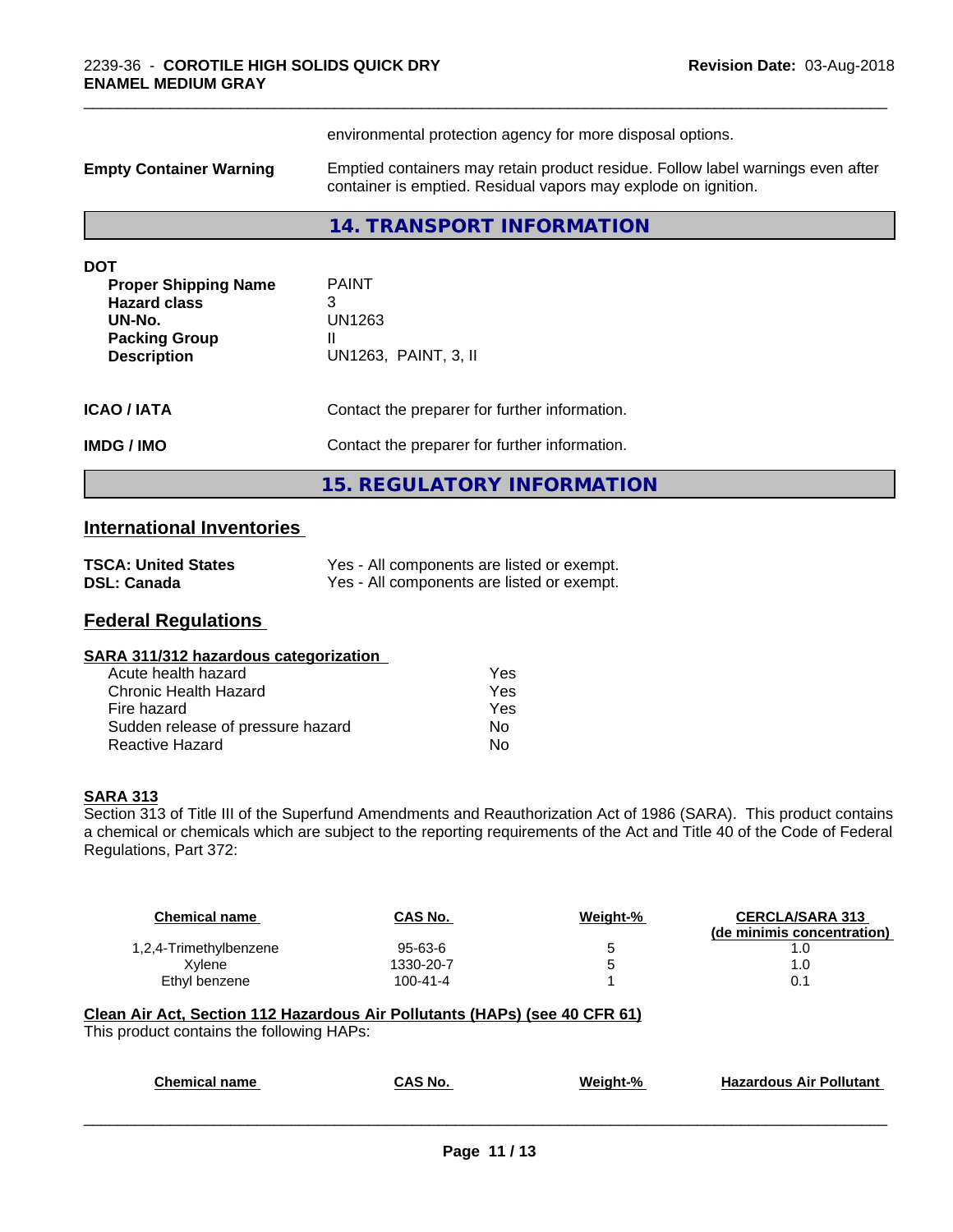|               |           |     | (HAP)  |  |
|---------------|-----------|-----|--------|--|
| Xylene        | 1330-20-7 | ັ   | ∟isted |  |
| Ethyl benzene | 100-41-4  |     | Listed |  |
| Cumene        | 98-82-8   | 0.5 | Listed |  |

## **US State Regulations**

#### **California Proposition 65**

**A WARNING:** Cancer and Reproductive Harm– www.P65warnings.ca.gov

#### **State Right-to-Know**

| <b>Chemical name</b>   | <b>Massachusetts</b> | <b>New Jersey</b> | Pennsylvania |
|------------------------|----------------------|-------------------|--------------|
| 2-Pentanone            |                      |                   |              |
| Kaolin                 |                      |                   |              |
| t-Butyl acetate        |                      |                   |              |
| Silica, crystalline    |                      |                   |              |
| 1,2,4-Trimethylbenzene |                      |                   |              |
| Xvlene                 |                      |                   |              |
| Stoddard solvent       |                      |                   |              |

#### **Legend**

X - Listed

## **16. OTHER INFORMATION**

|  | HMIS | Health: $2^*$ | <b>Flammability: 3</b> | <b>Reactivity: 0</b> | PPE: - |  |
|--|------|---------------|------------------------|----------------------|--------|--|
|--|------|---------------|------------------------|----------------------|--------|--|

## **HMIS Legend**

- 0 Minimal Hazard
- 1 Slight Hazard
- 2 Moderate Hazard
- 3 Serious Hazard
- 4 Severe Hazard
- Chronic Hazard
- X Consult your supervisor or S.O.P. for "Special" handling instructions.

*Note: The PPE rating has intentionally been left blank. Choose appropriate PPE that will protect employees from the hazards the material will present under the actual normal conditions of use.*

*Caution: HMISÒ ratings are based on a 0-4 rating scale, with 0 representing minimal hazards or risks, and 4 representing significant hazards or risks. Although HMISÒ ratings are not required on MSDSs under 29 CFR 1910.1200, the preparer, has chosen to provide them. HMISÒ ratings are to be used only in conjunction with a fully implemented HMISÒ program by workers who have received appropriate HMISÒ training. HMISÒ is a registered trade and service mark of the NPCA. HMISÒ materials may be purchased exclusively from J. J. Keller (800) 327-6868.*

 **WARNING!** If you scrape, sand, or remove old paint, you may release lead dust. LEAD IS TOXIC. EXPOSURE TO LEAD DUST CAN CAUSE SERIOUS ILLNESS, SUCH AS BRAIN DAMAGE, ESPECIALLY IN CHILDREN. PREGNANT WOMEN SHOULD ALSO AVOID EXPOSURE.Wear a NIOSH approved respirator to control lead exposure. Clean up carefully with a HEPA vacuum and a wet mop. Before you start, find out how to protect yourself and your family by contacting the National Lead Information Hotline at 1-800-424-LEAD or log on to www.epa.gov/lead.